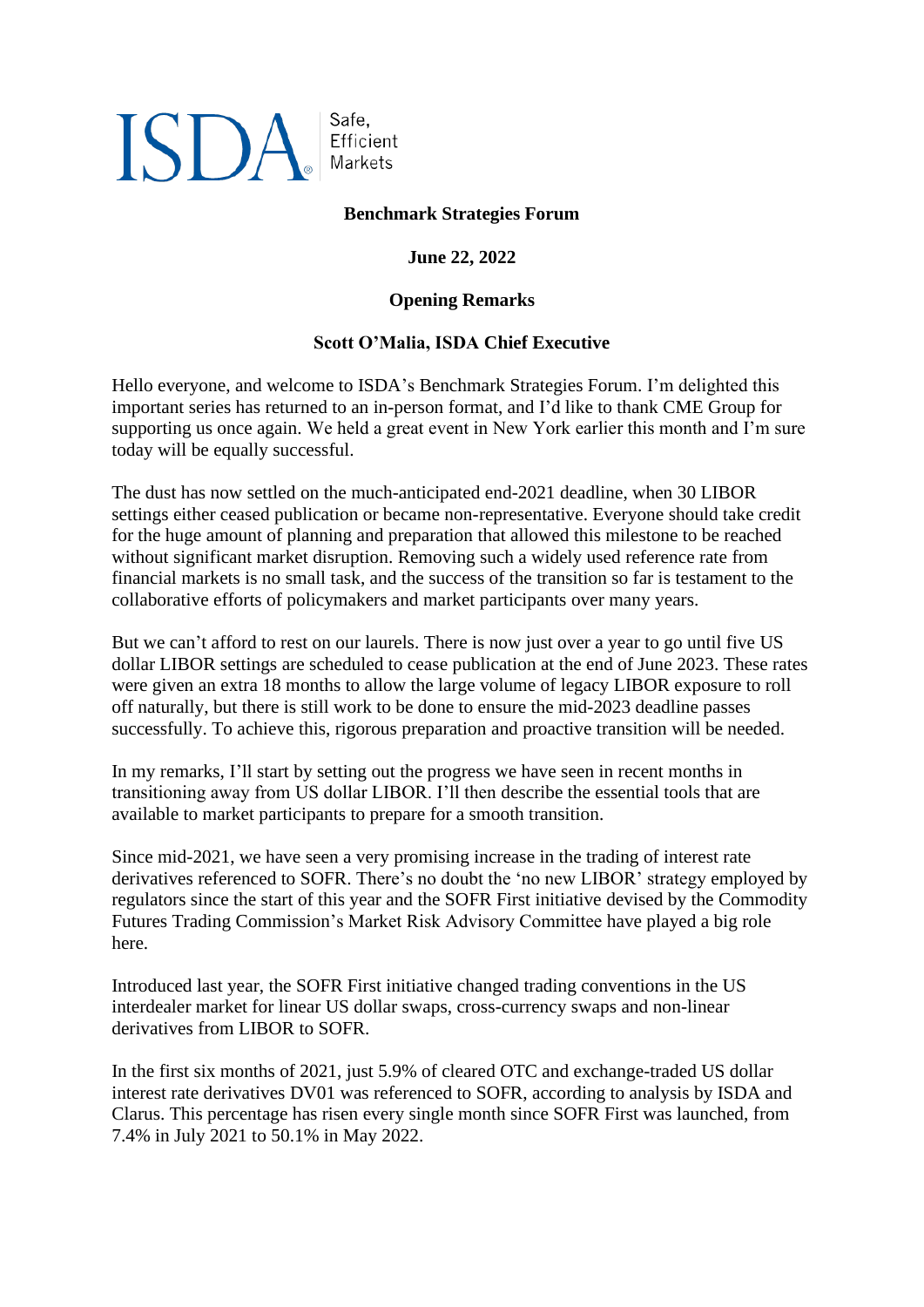But despite this impressive increase, I'm afraid we can't afford to relax and declare the job done. While the vast majority of OTC trades in the US interdealer market are referenced to SOFR, we need to think about how to encourage participants in other market segments and geographies to switch from US dollar LIBOR as well.

The exchange-traded market is one area where transition has been a little slower, but I'm pleased to say there has been recent progress here. Last month, CME Group launched SOFR First for Options, which will implement specific measures to boost liquidity and trading in SOFR options. These include a market-wide fee waiver for SOFR options in June and July, as well as certain market-making incentives.

This kind of initiative will go a long way to enhancing liquidity in SOFR options. It follows strong growth in SOFR futures at CME, which rose to an average of 80% of Eurodollar futures volumes at the exchange in April. As we enter the final straits of the transition, these proactive transition efforts will be vital in switching the market away from US dollar LIBOR.

Our panel this afternoon on remaining challenges will explore some of these issues, including a progress update on the SOFR First for Options initiative.

For market participants, the coming year will be all about prioritizing the transition of any remaining US dollar LIBOR exposures. For new business, multiple regulators have made clear that regulated entities in their jurisdictions shouldn't enter new US dollar LIBOR transactions from the end of 2021 except in limited circumstances, so using SOFR or another alternative reference rate is now the only real option in many cases.

For those firms that may prefer to reference an alternative to overnight SOFR compounded in arrears, forward-looking SOFR term rates are also available for certain transaction types. The Alternative Reference Rates Committee formally recommended CME Group's offering last July, while ICE Benchmark Administration launched its own term rates in March.

When it comes to managing legacy exposures to US dollar LIBOR, the necessary tools are now in place to manage the risks associated with those trades. We would certainly encourage firms to talk with their counterparties and negotiate a switch to an alternative rate proactively, but robust contractual fallbacks are also available as a safety net for derivatives that continue to reference US dollar LIBOR.

More than 15,200 entities across the globe have now adhered to ISDA's 2020 IBOR Fallbacks Protocol, which allows firms to incorporate the fallbacks into existing non-cleared derivatives. This widespread adoption meant viable alternatives based on risk-free rates automatically took effect for most non-cleared LIBOR derivatives affected by the end-2021 deadline, helping to ensure a smooth transition. These fallbacks also formed the basis for the central counterparty conversions of cleared LIBOR derivatives last year.

We expect the ISDA fallbacks to play a similarly important role in the transition from the remaining five US dollar LIBOR settings. The 2020 IBOR Fallbacks Protocol remains open for adherence, and I'd strongly encourage you to consider adhering if you haven't already.

For those tough legacy contracts that are too complex to proactively transition, I'm very pleased that we now have a robust legislative solution in place. Most recently, US federal legislation was passed in March that will allow US dollar LIBOR in certain legacy contracts